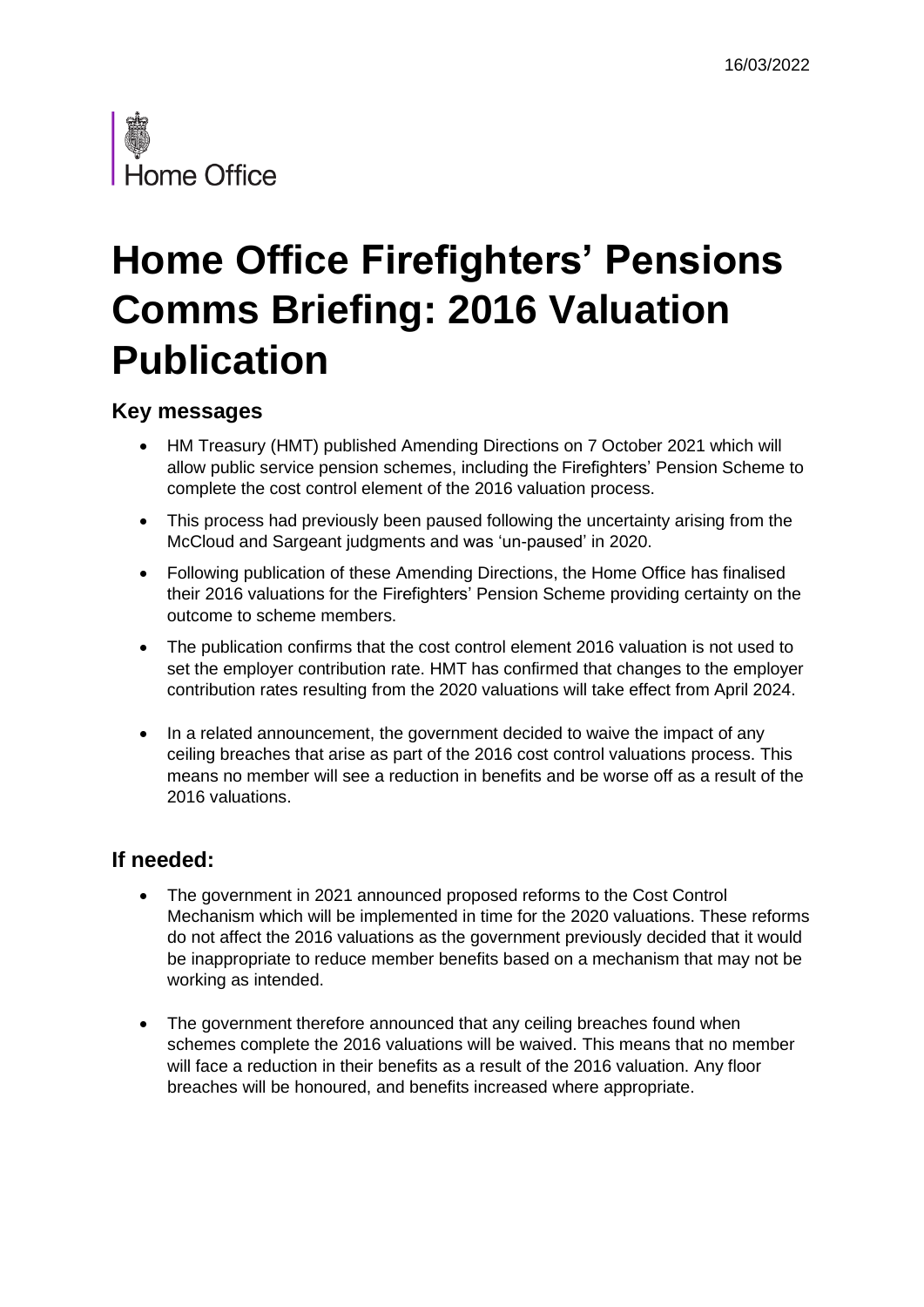# **Frequently asked questions (FAQs)**

- **1. Would you be reforming the mechanism if there hadn't been floor breaches at the 2016 valuations?**
	- The 2016 valuations were the first time the mechanism was tested, and the provisional results suggested there would be breaches across the board. As a result, the government was concerned this indicated the mechanism was not operating as intended and was too volatile.
	- For this reason, the government commissioned the Government Actuary to carry out a review of the mechanism to assess whether it was too volatile and if it was operating in line with its objectives.
	- The Government Actuary's final report was published in June 2021. The government considered the final report and concluded that changes were necessary to ensure the mechanism operates more in line with its objectives, and then put these changes to consultation.
	- All the government's reforms proposed in the consultation were recommendations made by the Government Actuary.

#### **2. Will members see their benefits decrease following the 2016 valuation?**

• No. The government announced that any ceiling breaches identified at the 2016 valuations would be waived. It was legislated for in the Public Service Pensions and Judicial Offices Act (PSPJOA) which received Royal Assent on 10 March.

#### **3. How is the McCloud remedy being paid for as part of the 2016 cost cap mechanism?**

- When the cost control mechanism was established, it was agreed that it would only consider costs that affect the value of the schemes to members.
- By increasing the pension rights of eligible members, remedy increases the value of schemes to members. This increase in value has therefore rightly been reflected in the cost control mechanism at the 2016 valuations.
- However, no member's benefits will be cut, or member contribution rates increased, as a result of the 2016 valuations. Any benefit improvements that are due will be honoured.
- **4. Why is the government spreading the costs over four years, when remedy will be paid over decades?**
	- The government believes it is right to reflect the entire expected impact of remedy at the 2016 valuations, given the remedy period will end by the end of the implementation period for this set of valuations.
	- **[if pushed]** Capturing remedy over four years also more closely aligns those who benefit from remedy with those who pay for it. The Government Actuary advised that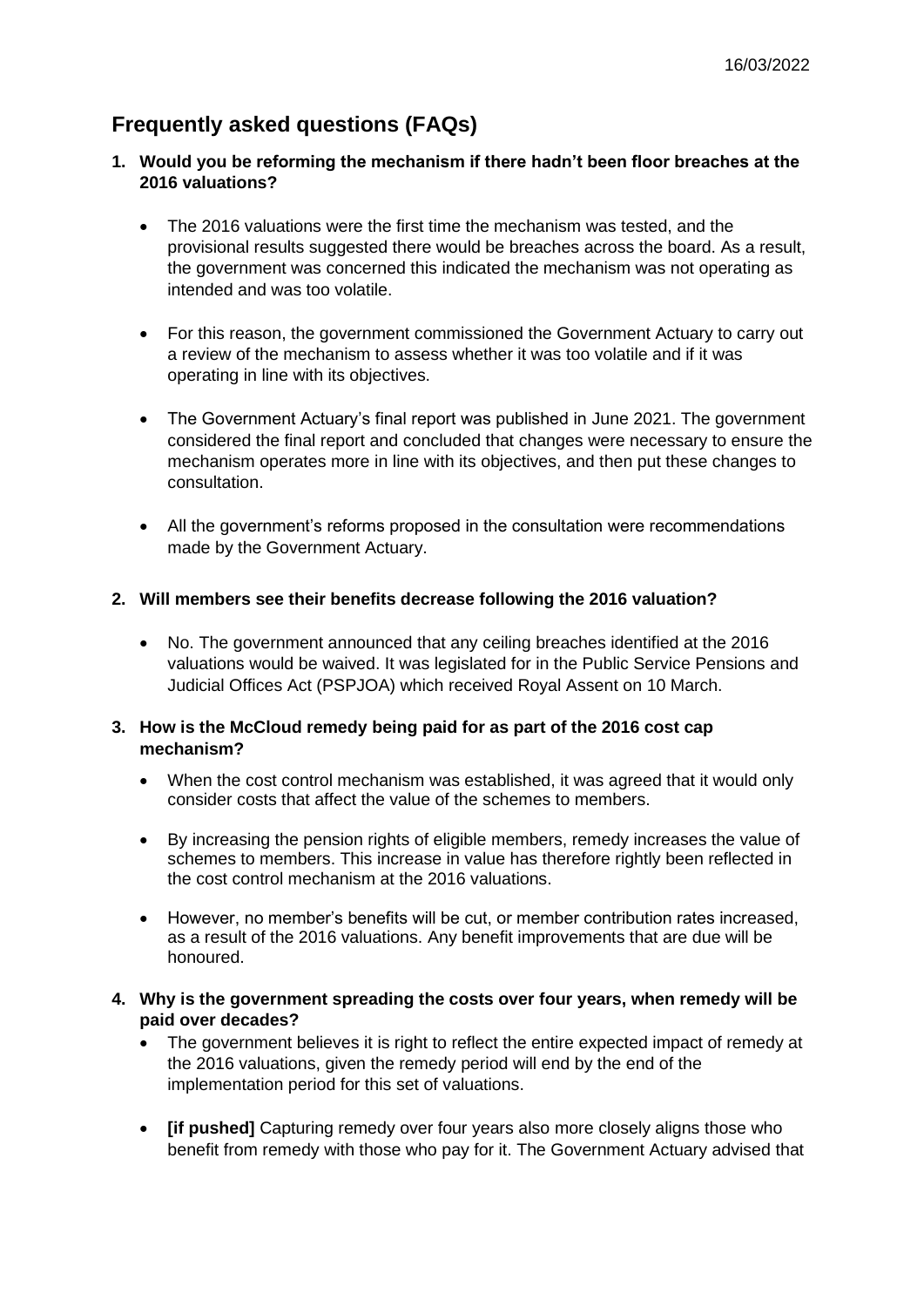a four-year spreading period is a reasonable way of achieving intergenerational fairness.

#### **5. Why has the government decided to waive ceiling breaches?**

- In September 2018, the government announced it would commission the Government Actuary to undertake a review of the cost control mechanism amidst concerns it was not operating in line with its objectives. Specifically, there was concern about the stability of the mechanism, since breaches were only expected to be triggered by extraordinary, unpredictable events.
- The government decided that it would be inappropriate to reduce member benefits based on a mechanism that may not be working as intended. However, any benefit increases due as a result of floor breaches will be delivered.
- The PSPJOA 2022 therefore contains a measure to ensure no member benefits will be cut as a result of the 2016 valuations.
- **6. What impact does the government's announcements on waiving ceiling breaches have on members?**
	- As a result of the decision to waive any ceiling breaches, no member will see a reduction in pension benefits at the 2016 valuations. However, any floor breaches will be honoured, and any benefit increases that are due will be delivered.
	- HMT published amending directions in October 2021 which will allow schemes to complete the cost control element of the 2016 valuations and specifies how this should be done.
- **7. Why introduce a reformed scheme only design (applies from the 2020 valuation)?**
	- Through this reform, the cost control mechanism will operate with a reformed scheme only design (for the firefighters' pension scheme, this is the 2015 scheme). This means that costs associated with legacy schemes will be excluded from the mechanism, and only costs relating to past and future service in the reformed schemes will be considered.
	- Whilst this transfers the risks associated with legacy scheme payments to the employers (and by extension the Exchequer), it ensures consistency between the set of benefits being assessed and the set of benefits potentially being adjusted. It will make the mechanism more stable and reduce intergenerational unfairness.
- **8. Why is the government breaking the 25-year guarantee? Will you recommit to the 25-year guarantee?**
	- The government does not believe these reforms breach the 25-year guarantee.
	- The elements protected by the 25-year guarantee are set out in legislation, and the cost control mechanism is not included.
	- The government is making these changes following a thorough and independent review of the mechanism by the Government Actuary and following a full and open consultation process. As the Government Actuary's report makes clear, it does not seem possible for the mechanism to be able to protect the taxpayer unless it